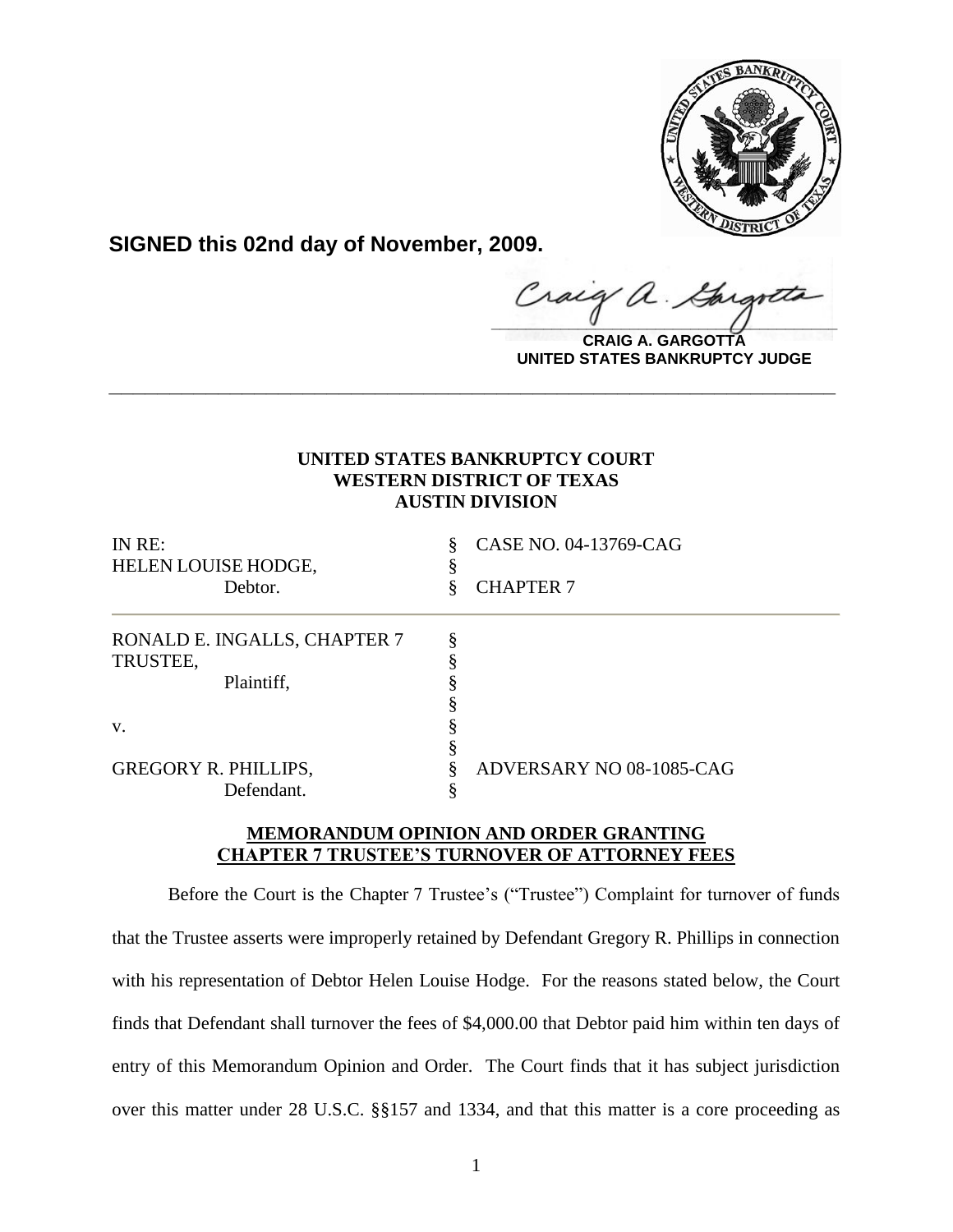defined under  $\S 157(a)(b)(2)(A)$  (matters concerning the administration of the estate). For the reasons stated herein, the Court finds that the Trustee should be awarded judgment in the amount of \$4,000.00 against Defendant Phillips.

#### **BACKGROUND**

This Complaint arises from a factual situation similar to a related matter – *Ingalls v. Phillips* (*In re Spence*), Adv. No. 08-1083 – wherein the Court found that Defendant's employment agreement with Debtor was not in compliance with the Bankruptcy Code and Local Rules and disproved the employment agreement. After issuing its Order in *Spence*, the Debtor Hodge converted her case to Chapter 7. The Chapter 7 Trustee filed his Complaint on August 19, 2008, seeking turnover of the \$4,000.00 in attorney"s fees that Debtor had paid Defendant in connection with the disallowed fee arrangement to the Chapter 7 estate. Based on this Court"s ruling that the employment agreement in *Spence* was improper, the Court finds here that Phillips" fee arrangement with Hodge was improper as well.

## STIPULATION OF FACTS

Prior to trial, Ronald E. Ingalls, Chapter 7 Trustee, Plaintiff, and Gregory R. Phillips, Defendant, agreed and so stipulated that neither party needed to introduce additional evidence of the following facts, and requested that the Court make the following agreement as to the facts and law as its findings of fact and conclusions of law.

The Court has jurisdiction over this proceeding under 28 U.S.C. §1334(b). This proceeding is a core proceeding pursuant to 28 U.S.C. §157(b)(2)(A), (E), (M). The Debtor, Helen Louise Hodge, filed her bankruptcy petition under Chapter 13 on July 20, 2004. The case was converted to Chapter 7 on December 7, 2007, and the Plaintiff was appointed as trustee. The Debtor was originally represented by Marlow Preston. Mr. Phillips, the Defendant, was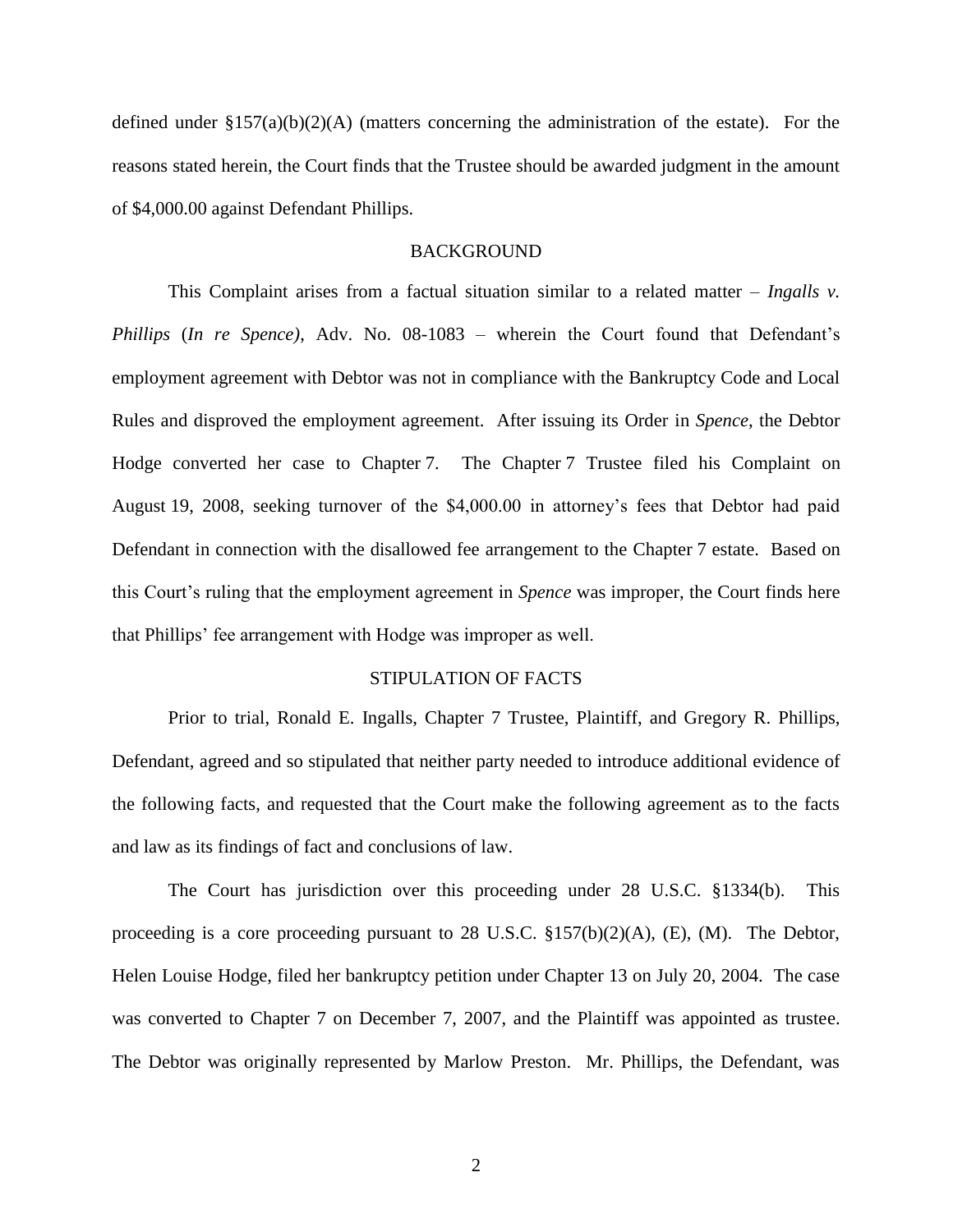substituted for Mr. Preston effective as of July 1, 2006. After April 1, 2007, and while this case was a case under Chapter 13, the Debtor made payments totaling \$4,000.00 to her attorney.

On April 25, 2007, a Motion to Modify Confirmed Chapter 13 Plan, Awarding Additional Attorney Fees to Debtors" Attorney and Related Matters ("Motion to Modify") was filed. On May 8, 2007, Defendant filed his Statement Pursuant to Rule 2016(b). A Supplemental Statement Pursuant to §329(a) and FRBP 2016(b) was filed on May 29, 2007. An Application for Approval of Compensation of Estate Property for Representation of Legal Interest of Debtor, was filed on May 16, 2007. A Motion to Withdraw the Application was filed on October 18, 2007, and the order withdrawing the Application was entered on October 19, 2007.

In a similar case where the Defendant represented the debtor, *In re Spence*, No. 05- 12968, a Motion to Modify Confirmed Chapter 13 Plan, Awarding Additional Attorney Fees to Debtors" Attorney and Related Matters ("Spence Motion to Modify") was filed on May 16, 2007. On May 29, 2007, Mr. Phillips filed his Supplemental Disclosure of Compensation by Attorney for the Debtor in *Spence*. The Chapter 13 Trustee filed her Objection to the Spence Motion to Modify on May 30, 2007. The Chapter 13 Trustee filed her Motion to Examine Fees in *Spence* on July 13, 2007. A hearing was held on October 18, 2007 on the Spence Motion to Modify and the Motion to Examine Fees. The Court entered its Order Denying Debtor"s Motion to Modify on December 6, 2007, in *Spence*. This order was subsequently vacated. The Debtor converted this case to Chapter 7 on December 9, 2007. In *Spence*, the Court entered its Order Granting Chapter 13 Trustee"s Motion to Examine Fees on December 12, 2007. The Chapter 7 Trustee has requested that Phillips turn over \$4,000.00 for the benefit of the bankruptcy estate. Phillips has not turned over the \$4,000.00 to the Chapter 7 Trustee.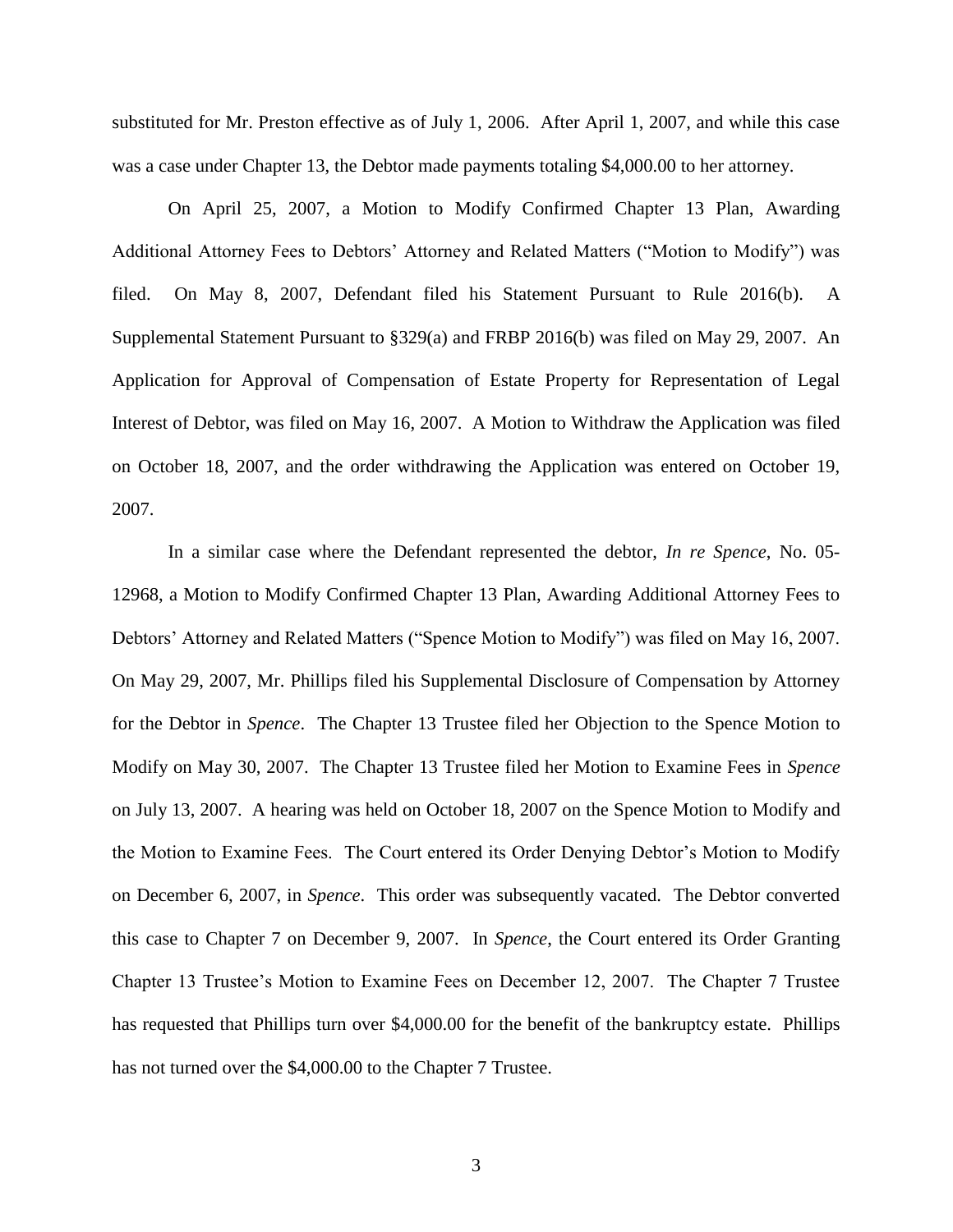#### ANALYSIS AND DISCUSSION

Section  $330(a)(4)(B)$  of the Bankruptcy Code provides for reasonable compensation to a debtor"s attorney representing the interests of the debtor in connection with the bankruptcy case. As such, the court must determine the amount of the reasonable compensation and the benefit and the necessity of the services to the debtor as other factors set forth in §330. *See also Lamie v. United States Trustee*, 540 U.S. 526 (2004) (specifically finding that Chapter 13 debtor's attorneys are awarded fees under  $\S 330(a)(4)(B)$  rather than  $\S 330(a)(1)$ ). In the context of a Chapter 13 case, the Austin Division has a Standing Order in place (dated March 1, 2007) that addresses most, but not all, fee arrangements in Chapter 13. The Standing Order Relating to Attorney Fees in Chapter 13 cases in Austin provides for a fee arrangement in non-business cases that awards fees on a flat basis dependent upon the case being successfully confirmed on the first confirmation setting or thereafter. In addition, the Austin Standing Order provides for specific types of services that are to be included in this benchmark fee. Further, the Austin Standing Order does allow debtor's counsel to request additional fees for cause shown. The Standing Order does not contain any provision regarding the type of fee arrangement in this case. That said, the Standing Order does state that "an attorney in a Chapter 13 case may only request and obtain an award of fees for additional services beyond those specified ... [in the Standing Order] on motion, notice and hearing." Further, the Standing Order states that "such request may be by separate application *following the conclusion of the matter for which fees are requested*, . . ."

The stated basis of the fee arrangement in this case is on a contingency basis, yet the fees for the litigation were paid to Debtor's counsel on a monthly basis prior to the litigation being concluded. In essence, the proposed fee arrangement is a modified retainer that Debtor"s counsel can directly draw upon for fees and expenses. The Court found in *Spence* that, generally,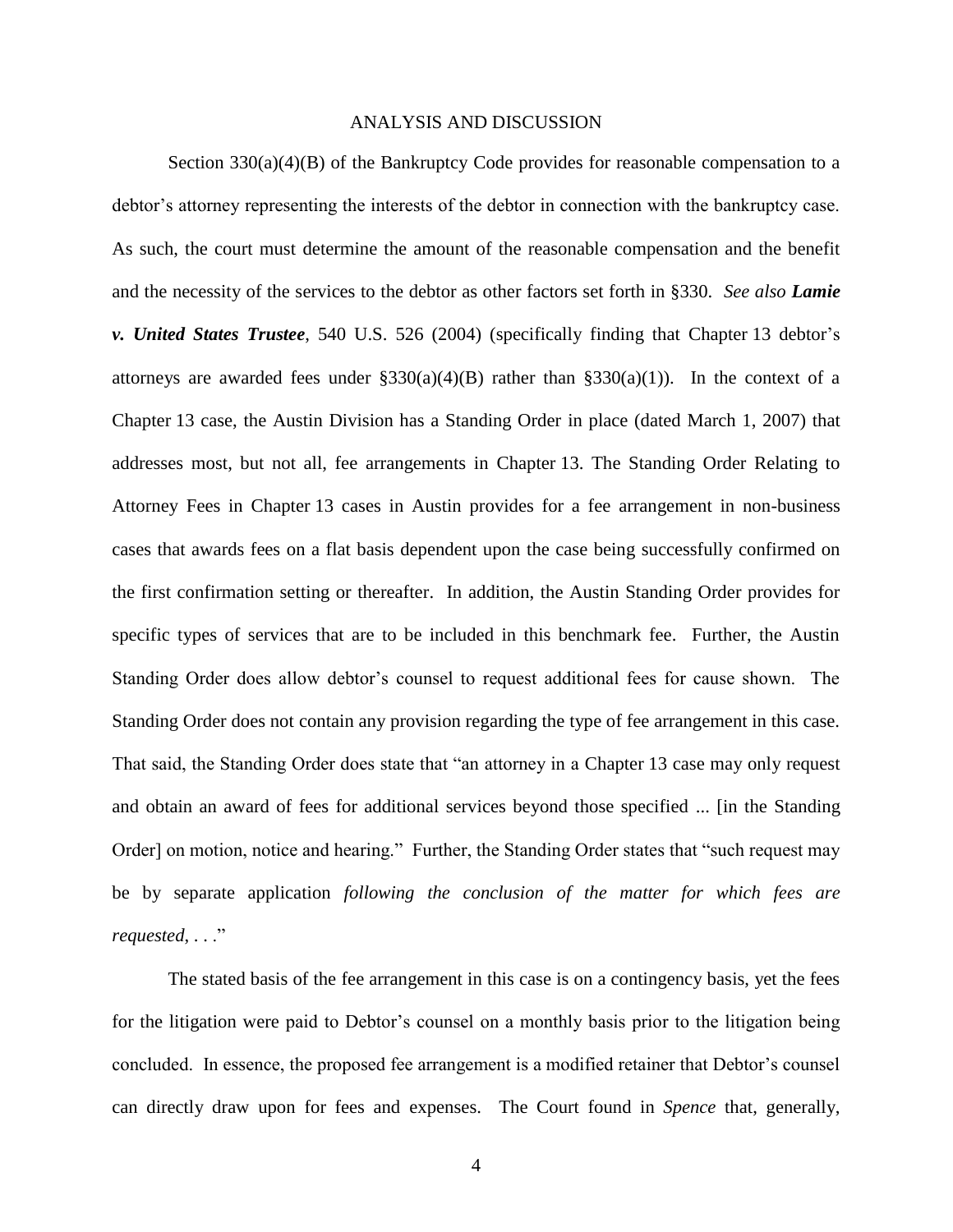professional fees are awarded after the work is complete, and the Court and parties in interest have an opportunity to evaluate the results obtained. Inasmuch as Debtor's counsel failed to do this, the Court disallowed the fee arrangement.

The Chapter 7 Trustee filed his Complaint against Defendant seeking a turnover of the attorney fees that Debtor had paid Defendant in connection with the home equity representation. The Chapter 7 Trustee contends that the Court's Order in *Spence* granting the Chapter 13 Trustee's motion to examine fees, which stated in part that "the fees being paid to debtor's counsel in lieu of mortgage payments were clearly property of the estate," requires the Defendant to turnover attorney fees to the Chapter 7 estate because they were property of the Chapter 13 estate. Further, the Chapter 7 Trustee argues that because the Chapter 13 Trustee"s motion to examine fees was granted, and that the limited scope contract was disallowed, there is no independent basis for the Defendant to keep his attorney fees. The critical difference in this case is that the Court never considered the propriety of Defendant's fee arrangement with Debtor Hodge because Defendant withdrew consideration of the fee arrangement with Debtor on the day of the hearing on Defendant"s Application for Approval of Compensation of Estate Property for Representation of Legal Interest of Debtor. Nonetheless, the fee arrangement in *Spence* and *Hodge* are the same; Phillips spent the \$4,000.00 without Court permission, and, as such, the analysis of whether the Court should order turnover is identical.

The Defendant denies the Chapter 7 Trustee's assertions, arguing that his attorney's fees are not property of the bankruptcy estate under 11 U.S.C. §348(f)(1)(A) because property of the estate when a case is converted is defined to be all property as of the date of petition that is under the control or possession of the debtor on the date of conversion. The Defendant argues that because the attorney fees were not in possession or control of the Debtor upon conversion of her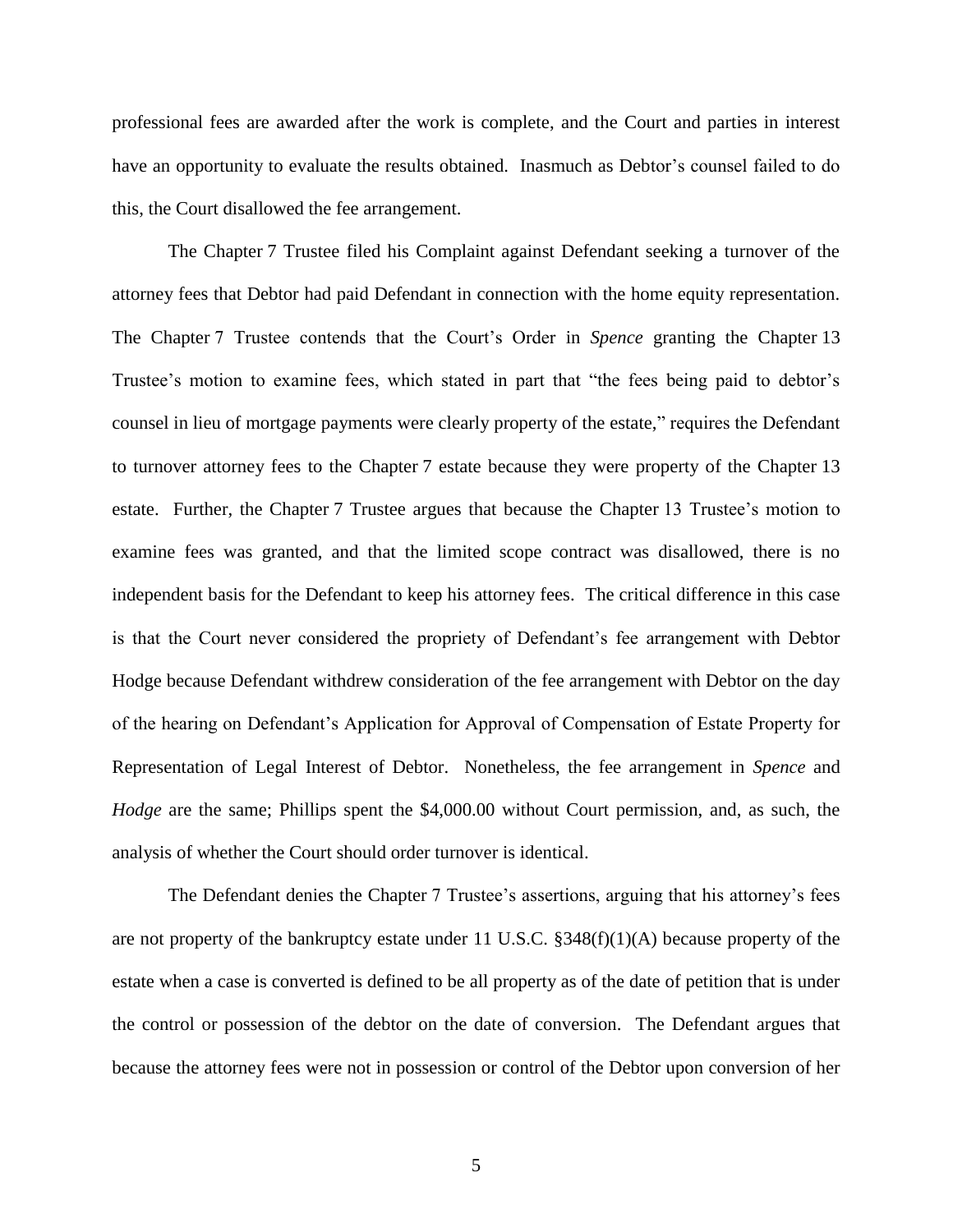case to Chapter 7, the attorney"s fees are not property of the estate. Further, the Defendant states that the Chapter 7 Trustee cannot recover the payment of any attorney"s fees payable to him because there was no transfer of any estate property to him. The Defendant also alleges that because the Court"s Order was silent as to the prospective disposition of the attorney"s fees after denial of the employment contract with Debtor, that the Chapter 7 Trustee is precluded from arguing that the fees are property of the estate. Also, the Defendant argues that the Trustee"s Complaint is barred by limitations under 11 U.S.C. §§549(d) and 550(f).

The operative facts in this proceeding are not in dispute. The parties submitted a stipulation of facts that covers all of the litigative events in this matter. The only real issues in this matter are whether the Defendant"s attorney"s fees are property of the estate subject to turnover and whether the Chapter 7 Trustee can require the Defendant to turn over the funds under the Court's prior Order. The Court finds that the attorney's fees are property of the estate and that the Defendant must turn over the funds to the Chapter 7 estate.

As an initial matter, the Chapter 7 Trustee correctly argues that Phillips, in his capacity as attorney for Debtor Hodge, never obtained approval to pursue the home equity lawsuit from the Court or the Chapter 13 Trustee. *See* 11 U.S.C. §327. Further, as this Court noted in its Order in *Spence* granting the Chapter 13 Trustee's motion to examine fees, fee awards generally occur after the work is concluded, not prior to the work being conducted. Some courts have found that, absent court authorization under section 327, an attorney cannot receive compensation. *See In re Crafts Retail Holding Corp.*, 378 B.R. 44, 49 (Bankr. E.D.N.Y. 2007) (policy considerations dictate that there should be prior court approval of employment of attorneys before an award of fees). As such, absent compliance with the Bankruptcy Code and Rules, there is no absolute right to compensation. *In re Moore*, 312 B.R. 902, 999 (Bankr. N.D. Ala. 2004).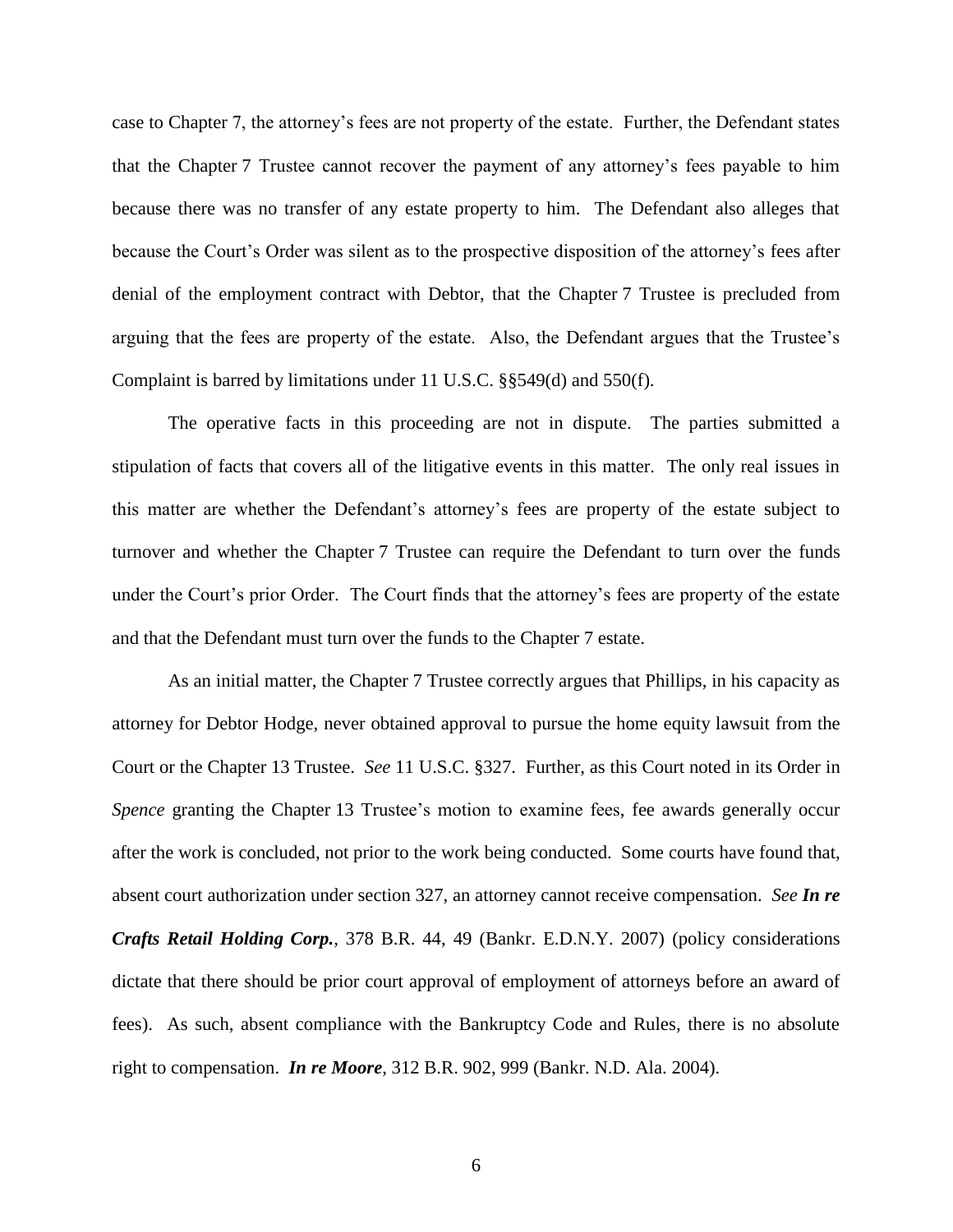Phillips attempts to counter established practices regarding fee awards by asserting that the funds in question were not property of the estate. Phillips reasons that because the monies paid to him were not property of the estate, they are not subject to the Chapter 7 Trustee recovering same. Phillips further contends that because the fees paid to him were not property of the estate the fee arrangement is not subject to review under section 329. Phillips posits that the Fifth Circuit's decision in *In re Hargis*, 887 F.2d 77, 79 (5<sup>th</sup> Cir. 1989) supports his contention that the fee award is not property of the estate. *Hargis* dealt with the determination of whether life insurance proceeds that were obtained more than 180 days after petition date, and paid to Chapter 11 counsel, could be disgorged. The facts nor the statutory basis for the *Hargis* decision is applicable to this matter.

This Court found in *Spence* that the fees that were paid to Phillips were property of the estate as a matter of law because Phillips (and the Debtor) both acknowledged that the Debtor diverted funds that would have been used to pay her mortgage during her Chapter 13 case to Phillips for the purpose of investigating and initiating pre-filing actions against the Debtor"s mortgage lender. Those funds are clearly property of the estate under 11 U.S.C.  $\S 1306(a)(2)$ . The analysis here is the same as *Spence*. Phillips asserts that, because the Debtor's case was converted to Chapter 7 the day after the Court issued its corrected Order granting the Chapter 13 Trustee"s motion to examine fees, the fees are not subject to recovery. The Defendant cites section  $348(f)(1)$  as support for his argument that the fees paid to him are not property of the estate. Section 348(f)(1) provides that when a Chapter 13 case is converted to another case that property of the estate is defined as property that is in the possession or control of the debtor on the date of conversion. The Defendant argues that because the Debtor no longer had possession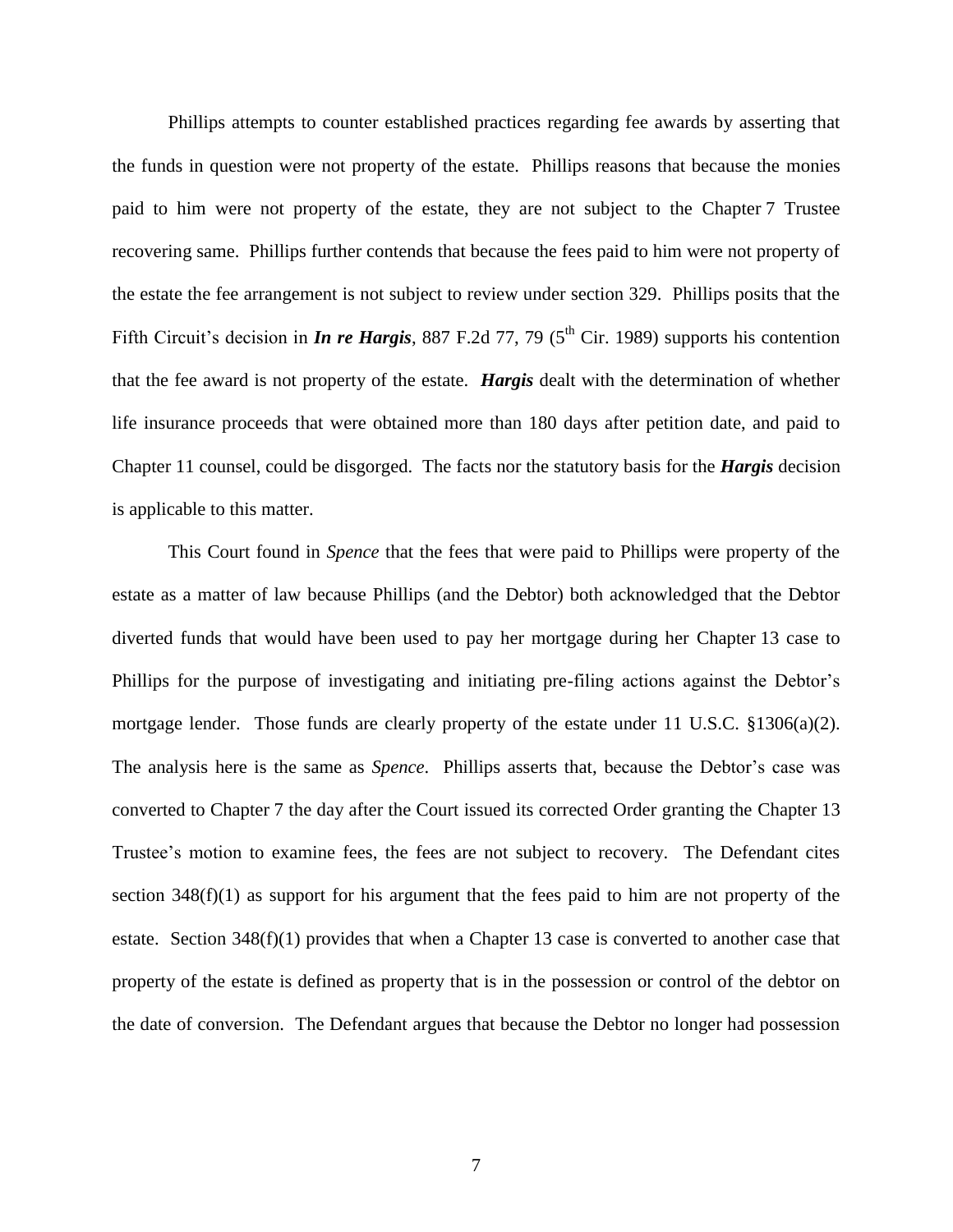or control of the \$4,000.00 when the case was converted (the money having been given to Phillips and spent), the Chapter 7 Trustee cannot recover the funds.

The Defendant"s reasoning is flawed. To begin with, it is not the attorney, but the Court, that determines the propriety of fee arrangements and fee awards in bankruptcy. The Defendant usurped this Court"s authority to review his fee arrangement with the Debtor by first entering into the contract without Court approval and next spending the fees without Court approval. Further, he withdrew his Application before the Court could determine the merits. Undeterred, the Defendant then claims that because the money was given to him before the case was converted to Chapter 7, it cannot be property of the estate because the Debtor no longer possesses or controls the money. That is incorrect. The Court found in *Spence* that prior to the conversion to Chapter 7 that the attorney fees were property of the estate. The Defendant cannot eviscerate the Court's ruling by simply converting the case to Chapter 7 and spending the money. The Court finds that once it determined that the attorney"s fees were property of the Chapter 13 estate, the Defendant could not unilaterally change the characterization of the property.

11 U.S.C. Section 542(a), "Turnover of property to the estate," provides that, " . . . an entity, other than a custodian, in possession, custody, or control, during the case, of property that the trustee may use, sell, or lease under section 363 of this title . . . shall deliver to the trustee, and account for, such property or the value of such property, unless such property is of inconsequential value or benefit to the estate." The only exception to this provision is that the property be of inconsequential value or benefit to the estate, clearly not an exception in this case.

Courts have held that "[t]he duty to turn over [or deliver] the property is not contingent upon any predicate violation of the stay, any order of the bankruptcy court, or any demand by the creditor." *In re Calvin*, 329 B.R. 589 (Bankr. S.D. Tex 2005) quoting *In re Knaus,* 889 F.2d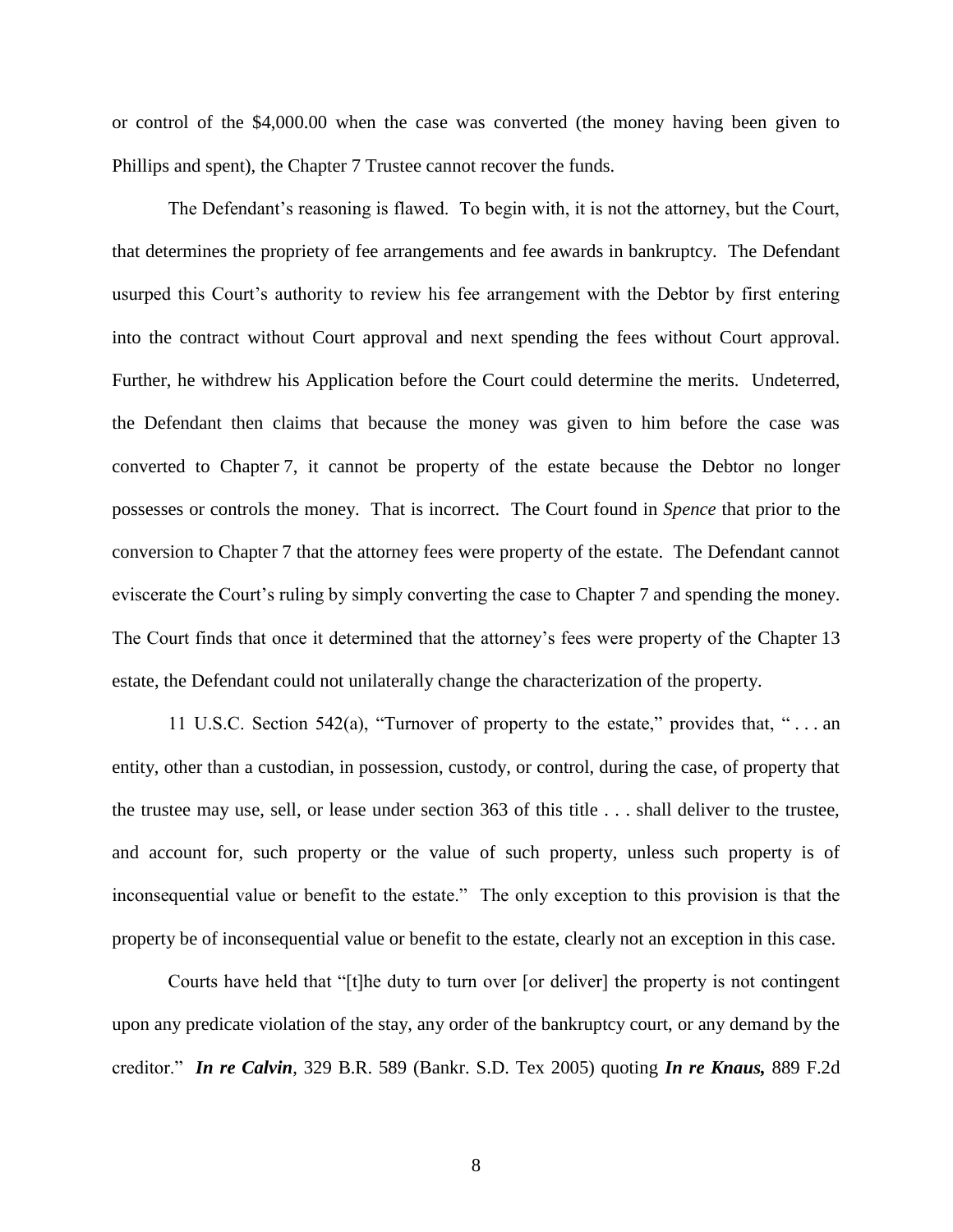773, 775 (8<sup>th</sup> Cir. 1989); *In re U.S.A. Diversified Products, Inc.*, 193 B.R. at 872. In fact, "[t]here is no requirement in the Code that the trustee make a demand, obtain a court order, or take any further action in order to obtain a turnover [delivery] of the estate's property." *Id*. (citations omitted); *In re Bidlofsky*, 57 B.R. 883, 900 (Bankr. E.D. Mich. 1985). The obligation "is self-operative and mandatory." *In re U.S.A. Diversified Products, Inc.*, 193 B.R. at 872 (quoting *In re Larimer,* 27 B.R. 514, 516 (Bankr. D. Idaho 1983)).

At the time that this court found the funds to be property of the bankruptcy estate, if not sooner, Phillips' obligation was to turn over the funds to the Trustee for the benefit of creditors.

Diverting estate property can only occur in accordance with applicable bankruptcy law. Section 549 of the Code provides the trustee may avoid a transfer of property of the estate:

(1) that occurs after the commencement of the case; and  $(11 \text{ U.S.C. } 549(a)(1))$ 

(2) that is not authorized under this title or by the court  $(11 \text{ U.S.C. } 549(a)(2)(B))$ .

When property of the estate was transferred to Phillips, such transfer constituted an unauthorized post-petition transfer of estate property, avoidable under section 549. *Barron v. Countryman*, 432 F.3d 590, 597 (5<sup>th</sup> Cir. 2005).

Phillips alleges that this action is time-barred; however, section 549(d) provides a two year limitation for commencement of an action under this section, accruing on the date of the transfer sought to be avoided. The transfers occurred in 2007. This Complaint is timely because the Chapter 7 Trustee filed his complaint in 2008, within the two year period of avoiding the transaction.

Section 105 of the Bankruptcy Code provides that:

[t]he court may issue any order, process, or judgment that is necessary or appropriate to carry out the provisions of this title. No provision of this title providing for the raising of an issue by a party in interest shall be construed to preclude the court from, sua sponte, taking any action or making any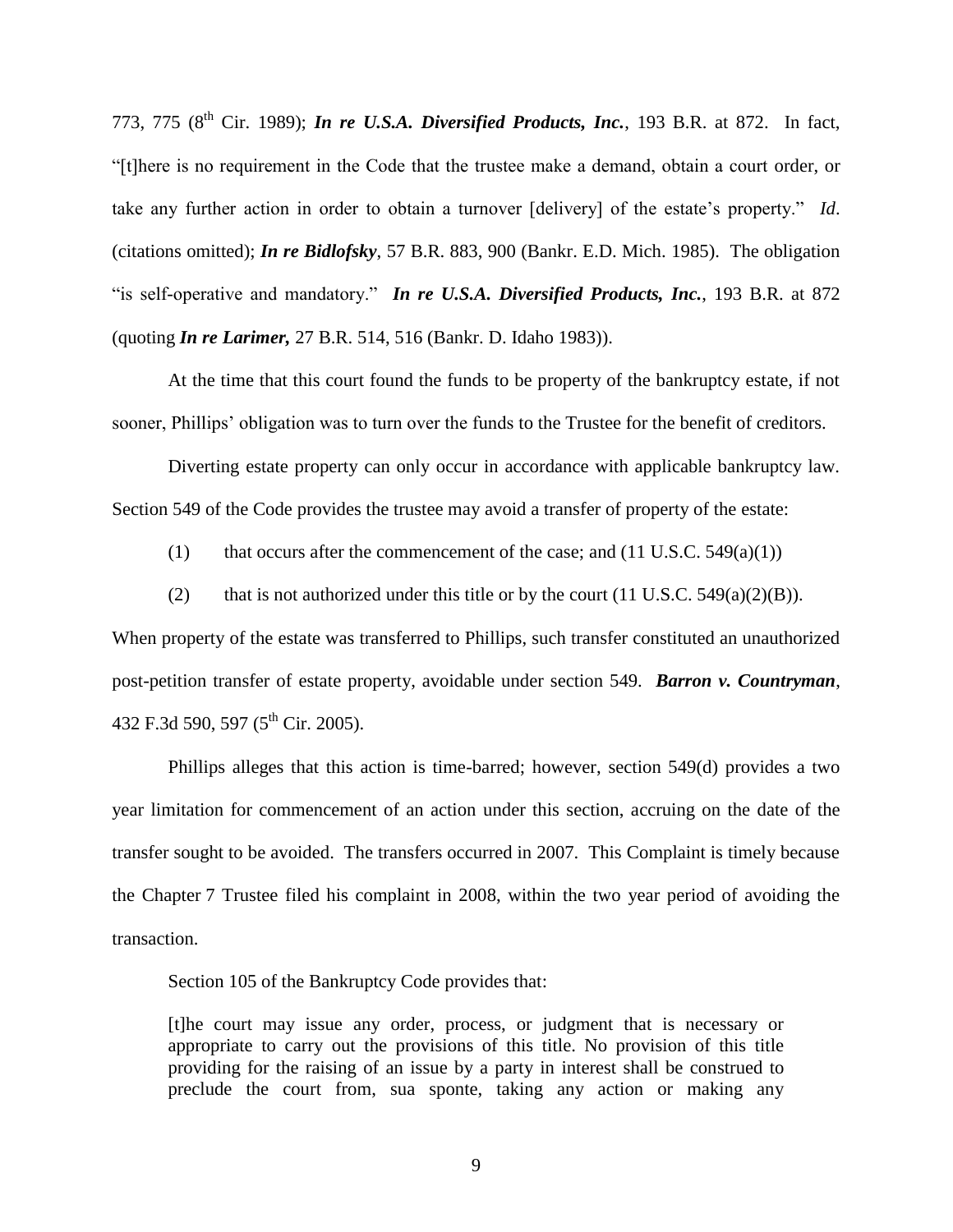determination necessary or appropriate to enforce or implement court orders or rules, or to prevent an abuse of process.

The bankruptcy court has equitable power under this Section, as well as its inherent authority, to correct abuses of the bankruptcy system. The court has power to enforce its orders. An attorney should not be able to circumvent a ruling and order of the bankruptcy court by converting a case to another chapter under the Bankruptcy Code. The Court"s ruling in *Spence* was clear. Phillips' refusal to comply with the ruling of the court should be remedied. The funds should be returned to the estate for the benefit of creditors.

Section 105(a) provides bankruptcy courts broad authority to "take any action that is necessary or appropriate "to prevent an abuse of process."" *Marrama v. Citizens Bank of Massachusetts*, \_\_ U.S. \_\_, 127 S.Ct. 1105, 1112 (2007). Courts have held that §105 is broad enough to empower bankruptcy courts to sanction attorneys in conjunction with their inherent power "to implement the Bankruptcy Code and prevent abuses of bankruptcy process, powers inherent to district courts, as the Supreme Court recognized in *Chambers v. NASCO, Inc.*, 501 U.S. 32, 111 S.Ct. 2123, 115 L.Ed.2d 27 (1991)." *In re Cochener*, 382 B.R. 311 (S.D. Tex 2007) *citing In re Osborne*, 375 B.R. 216, 226 (Bankr. M.D. La. 2007). *In re Rainbow Magazine, Inc.*, 77 F.3d 278, 284 (9<sup>th</sup> Cir. 1996) ("By providing that bankruptcy courts could issue orders necessary 'to prevent an abuse of process,' Congress impliedly recognized that bankruptcy courts have the inherent power to sanction that *Chambers* recognized exists within Article III courts.") and *In re Courtesy Inns, Ltd., Inc.*, 40 F.3d 1084, 1089 ( $10^{th}$  Cir. 1994) ("We believe, and hold, that §105 intended to imbue the bankruptcy courts with the inherent power recognized by the Supreme Court in *Chambers*.").

The provisions of the Bankruptcy Code and the Bankruptcy Rules that regulate attorney fees are designed to protect both creditors and the debtor against overreaching attorneys. *In re*